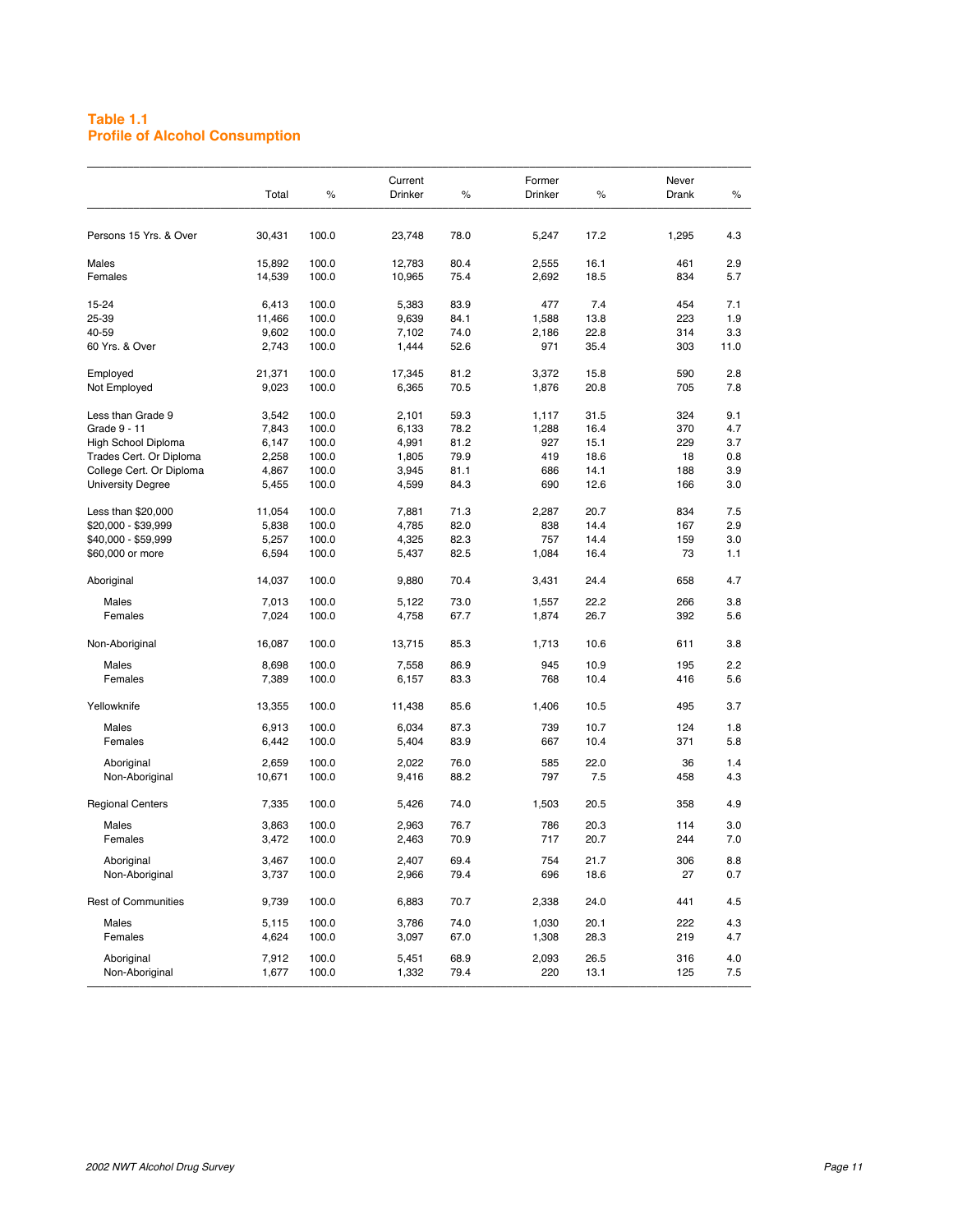## **Table 1.2 Profile of Volume of Alcohol Typically Consumed**

|                            | Current<br><b>Drinker</b> | %     | 5 or More<br><b>Drinks</b> | $\%$ | 3 or 4<br><b>Drinks</b> | %    | 1 or 2<br><b>Drinks</b> | %    |
|----------------------------|---------------------------|-------|----------------------------|------|-------------------------|------|-------------------------|------|
| Persons 15 Yrs. & Over     | 23,747                    | 100.0 | 8,106                      | 34.1 | 6,049                   | 25.5 | 9,369                   | 39.5 |
| Males                      | 12,782                    | 100.0 | 5,280                      | 41.3 | 3,276                   | 25.6 | 4,128                   | 32.3 |
| Females                    | 10,965                    | 100.0 | 2,826                      | 25.8 | 2,773                   | 25.3 | 5,241                   | 47.8 |
| 15-24                      | 5,383                     | 100.0 | 2,761                      | 51.3 | 1,724                   | 32.0 | 874                     | 16.2 |
| 25-39                      | 9,639                     | 100.0 | 3,171                      | 32.9 | 2,399                   | 24.9 | 4,025                   | 41.8 |
| 40-59                      | 7,102                     | 100.0 | 1,795                      | 25.3 | 1,472                   | 20.7 | 3,745                   | 52.7 |
| 60 Yrs. & Over             | 1,443                     | 100.0 | 379                        | 26.3 | 378                     | 26.2 | 646                     | 44.8 |
| Employed                   | 17,345                    | 100.0 | 4,984                      | 28.7 | 4,376                   | 25.2 | 7,875                   | 45.4 |
| Not Employed               | 6,366                     | 100.0 | 3,109                      | 48.8 | 1,674                   | 26.3 | 1,495                   | 23.5 |
| Less than Grade 9          | 2,101                     | 100.0 | 1,170                      | 55.7 | 446                     | 21.2 | 406                     | 19.3 |
| Grade 9 - 11               | 6,133                     | 100.0 | 3,425                      | 55.8 | 1,549                   | 25.3 | 1,119                   | 18.2 |
| High School Diploma        | 4,991                     | 100.0 | 1,536                      | 30.8 | 1,587                   | 31.8 | 1,868                   | 37.4 |
| Trades Cert. Or Diploma    | 1,805                     | 100.0 | 707                        | 39.2 | 362                     | 20.1 | 736                     | 40.8 |
| College Cert. Or Diploma   | 3,945                     | 100.0 | 695                        | 17.6 | 1,089                   | 27.6 | 2,127                   | 53.9 |
| <b>University Degree</b>   | 4,600                     | 100.0 | 471                        | 10.2 | 998                     | 21.7 | 3,088                   | 67.1 |
| Less than \$20,000         | 7,881                     | 100.0 | 3,920                      | 49.7 | 2,139                   | 27.1 | 1,775                   | 22.5 |
| \$20,000 - \$39,999        | 4,784                     | 100.0 | 1,676                      | 35.0 | 1,203                   | 25.1 | 1,885                   | 39.4 |
| \$40,000 - \$59,999        | 4,325                     | 100.0 | 1,122                      | 25.9 | 1,133                   | 26.2 | 2,055                   | 47.5 |
| \$60,000 or more           | 5,437                     | 100.0 | 948                        | 17.4 | 1,220                   | 22.4 | 3,237                   | 59.5 |
| Aboriginal                 | 9,880                     | 100.0 | 5,539                      | 56.1 | 2,333                   | 23.6 | 1,869                   | 18.9 |
| Males                      | 5,122                     | 100.0 | 3,325                      | 64.9 | 1,150                   | 22.5 | 607                     | 11.9 |
| Females                    | 4,758                     | 100.0 | 2,214                      | 46.5 | 1,183                   | 24.9 | 1,262                   | 26.5 |
| Non-Aboriginal             | 13,714                    | 100.0 | 2,440                      | 17.8 | 3,717                   | 27.1 | 7,500                   | 54.7 |
| Males                      |                           | 100.0 |                            | 24.8 |                         | 28.1 |                         | 46.6 |
|                            | 7,558                     |       | 1,878<br>562               |      | 2,127                   |      | 3,521                   |      |
| Females                    | 6,156                     | 100.0 |                            | 9.1  | 1,590                   | 25.8 | 3,979                   | 64.6 |
| Yellowknife                | 11,437                    | 100.0 | 2,466                      | 21.6 | 2,962                   | 25.9 | 5,909                   | 51.7 |
| Males                      | 6,034                     | 100.0 | 1,607                      | 26.6 | 1,709                   | 28.3 | 2,660                   | 44.1 |
| Females                    | 5,403                     | 100.0 | 859                        | 15.9 | 1,253                   | 23.2 | 3,249                   | 60.1 |
| Aboriginal                 | 2,022                     | 100.0 | 826                        | 40.9 | 479                     | 23.7 | 660                     | 32.6 |
| Non-Aboriginal             | 9,416                     | 100.0 | 1,640                      | 17.4 | 2,484                   | 26.4 | 5,249                   | 55.7 |
| <b>Regional Centers</b>    | 5,426                     | 100.0 | 1,753                      | 32.3 | 1,444                   | 26.6 | 2,159                   | 39.8 |
| Males                      | 2,963                     | 100.0 | 1,131                      | 38.2 | 872                     | 29.4 | 934                     | 31.5 |
| Females                    | 2,463                     | 100.0 | 622                        | 25.3 | 572                     | 23.2 | 1,225                   | 49.7 |
| Aboriginal                 | 2,407                     | 100.0 | 1,228                      | 51.0 | 538                     | 22.4 | 597                     | 24.8 |
| Non-Aboriginal             | 2,966                     | 100.0 | 499                        | 16.8 | 905                     | 30.5 | 1,562                   | 52.7 |
| <b>Rest of Communities</b> | 6,883                     | 100.0 | 3,886                      | 56.5 | 1,643                   | 23.9 | 1,301                   | 18.9 |
| Males                      | 3,786                     | 100.0 | 2,542                      | 67.1 | 695                     | 18.4 | 535                     | 14.1 |
| Females                    | 3,097                     | 100.0 | 1,344                      | 43.4 | 948                     | 30.6 | 766                     | 24.7 |
| Aboriginal                 | 5,452                     | 100.0 | 3,485                      | 63.9 | 1,316                   | 24.1 | 612                     | 11.2 |
|                            | 1,331                     | 100.0 | 301                        | 22.6 | 327                     | 24.6 | 689                     | 51.8 |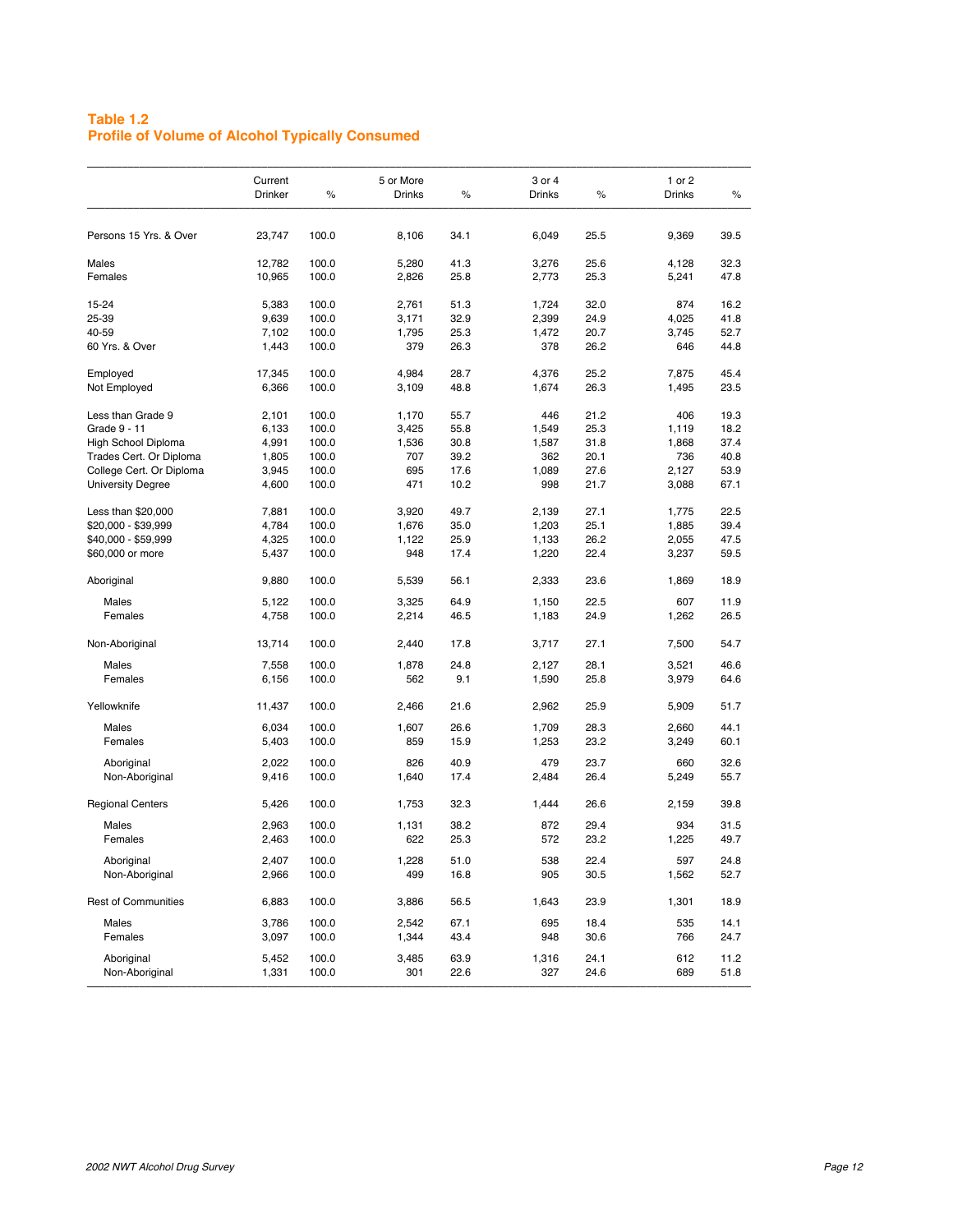## **Table 1.3 Profile of Frequency of Alcohol Consumption**

|                              | Current<br>Drinker | $\%$           | More than<br>Once a Week | $\%$         | Once a<br>Week | $\%$         | Less than<br>Once a Week | %            |
|------------------------------|--------------------|----------------|--------------------------|--------------|----------------|--------------|--------------------------|--------------|
| Persons 15 Yrs. & Over       | 23,747             | 100.0          | 6,019                    | 25.3         | 4,338          | 18.3         | 13,278                   | 55.9         |
| Males                        | 12,782             | 100.0          | 4,325                    | 33.8         | 2,769          | 21.7         | 5,639                    | 44.1         |
| Females                      | 10,965             | 100.0          | 1,694                    | 15.4         | 1,569          | 14.3         | 7,639                    | 69.7         |
| 15-24                        | 5,383              | 100.0          | 927                      | 17.2         | 1,067          | 19.8         | 3,389                    | 63.0         |
| 25-39                        | 9,639              | 100.0          | 2,445                    | 25.4         | 1,686          | 17.5         | 5,470                    | 56.7         |
| 40-59                        | 7,102              | 100.0          | 2,227                    | 31.4         | 1,372          | 19.3         | 3,452                    | 48.6         |
| 60 Yrs. & Over               | 1,443              | 100.0          | 394                      | 27.3         | 212            | 14.7         | 838                      | 58.1         |
| Employed                     | 17,345             | 100.0          | 4,565                    | 26.3         | 3,405          | 19.6         | 9,309                    | 53.7         |
| Not Employed                 | 6,366              | 100.0          | 1,440                    | 22.6         | 932            | 14.6         | 3,969                    | 62.3         |
|                              |                    |                |                          |              |                |              |                          |              |
| Less than Grade 9            | 2,101              | 100.0          | 321                      | 15.3         | 328            | 15.6         | 1,428                    | 68.0         |
| Grade 9 - 11                 | 6,133              | 100.0          | 1,436                    | 23.4         | 966            | 15.8         | 3,707                    | 60.4         |
| High School Diploma          | 4,991              | 100.0          | 1,163                    | 23.3         | 1,058          | 21.2         | 2,770                    | 55.5         |
| Trades Cert. Or Diploma      | 1,805              | 100.0          | 565                      | 31.3         | 312            | 17.3         | 927                      | 51.4         |
| College Cert. Or Diploma     | 3,945              | 100.0          | 1,020                    | 25.9         | 668            | 16.9         | 2,258                    | 57.2         |
| <b>University Degree</b>     | 4,600              | 100.0          | 1,514                    | 32.9         | 980            | 21.3         | 2,065                    | 44.9         |
| Less than \$20,000           | 7,881              | 100.0          | 1,417                    | 18.0         | 1,167          | 14.8         | 5,274                    | 66.9         |
| \$20,000 - \$39,999          | 4,784              | 100.0          | 1,090                    | 22.8         | 829            | 17.3         | 2,866                    | 59.9         |
| \$40,000 - \$59,999          | 4,325              | 100.0          | 1,290                    | 29.8         | 869            | 20.1         | 2,153                    | 49.8         |
| \$60,000 or more             | 5,437              | 100.0          | 1,977                    | 36.4         | 1,220          | 22.4         | 2,216                    | 40.8         |
|                              |                    |                |                          |              |                |              |                          |              |
| Aboriginal                   | 9,880              | 100.0          | 1,672                    | 16.9         | 1,604          | 16.2         | 6,581                    | 66.6         |
| Males                        | 5,122              | 100.0          | 1,077                    | 21.0         | 1,110          | 21.7         | 2,936                    | 57.3         |
| Females                      | 4,758              | 100.0          | 595                      | 12.5         | 494            | 10.4         | 3,645                    | 76.6         |
| Non-Aboriginal               | 13,714             | 100.0          | 4,347                    | 31.7         | 2,708          | 19.7         | 6,597                    | 48.1         |
| Males                        | 7,558              | 100.0          | 3,248                    | 43.0         | 1,659          | 22.0         | 2,627                    | 34.8         |
| Females                      | 6,156              | 100.0          | 1,099                    | 17.9         | 1,049          | 17.0         | 3,970                    | 64.5         |
|                              |                    |                |                          |              |                |              |                          |              |
| Yellowknife                  | 11,437             | 100.0          | 3,379                    | 29.5         | 2,371          | 20.7         | 5,639                    | 49.3         |
| Males                        | 6,034              | 100.0          | 2,311                    | 38.3         | 1,497          | 24.8         | 2,202                    | 36.5         |
| Females                      | 5,403              | 100.0          | 1,068                    | 19.8         | 874            | 16.2         | 3,437                    | 63.6         |
| Aboriginal                   | 2,022              | 100.0          | 376                      | 18.6         | 310            | 15.3         | 1,336                    | 66.1         |
| Non-Aboriginal               | 9,416              | 100.0          | 3,002                    | 31.9         | 2,061          | 21.9         | 4,303                    | 45.7         |
| <b>Regional Centers</b>      | 5,426              | 100.0          | 1,524                    | 28.1         | 924            | 17.0         | 2,938                    | 54.1         |
| Males                        | 2,963              | 100.0          | 1,135                    | 38.3         | 517            | 17.4         | 1,285                    | 43.4         |
| Females                      | 2,463              | 100.0          | 389                      | 15.8         | 407            | 16.5         | 1,653                    | 67.1         |
|                              | 2,407              | 100.0          | 453                      | 18.8         | 436            | 18.1         | 1,519                    | 63.1         |
| Aboriginal<br>Non-Aboriginal | 2,966              | 100.0          | 1,071                    | 36.1         | 488            | 16.5         | 1,393                    | 47.0         |
| <b>Rest of Communities</b>   | 6,883              | 100.0          | 1,116                    | 16.2         | 1,043          | 15.2         | 4,701                    | 68.3         |
| Males                        | 3,786              | 100.0          | 879                      | 23.2         | 755            | 19.9         | 2,152                    | 56.8         |
| Females                      | 3,097              | 100.0          | 237                      | 7.7          | 288            | 9.3          | 2,549                    | 82.3         |
|                              |                    |                |                          |              |                |              |                          |              |
| Aboriginal<br>Non-Aboriginal | 5,452<br>1,331     | 100.0<br>100.0 | 843<br>273               | 15.5<br>20.5 | 859<br>159     | 15.8<br>11.9 | 3,725<br>900             | 68.3<br>67.6 |
|                              |                    |                |                          |              |                |              |                          |              |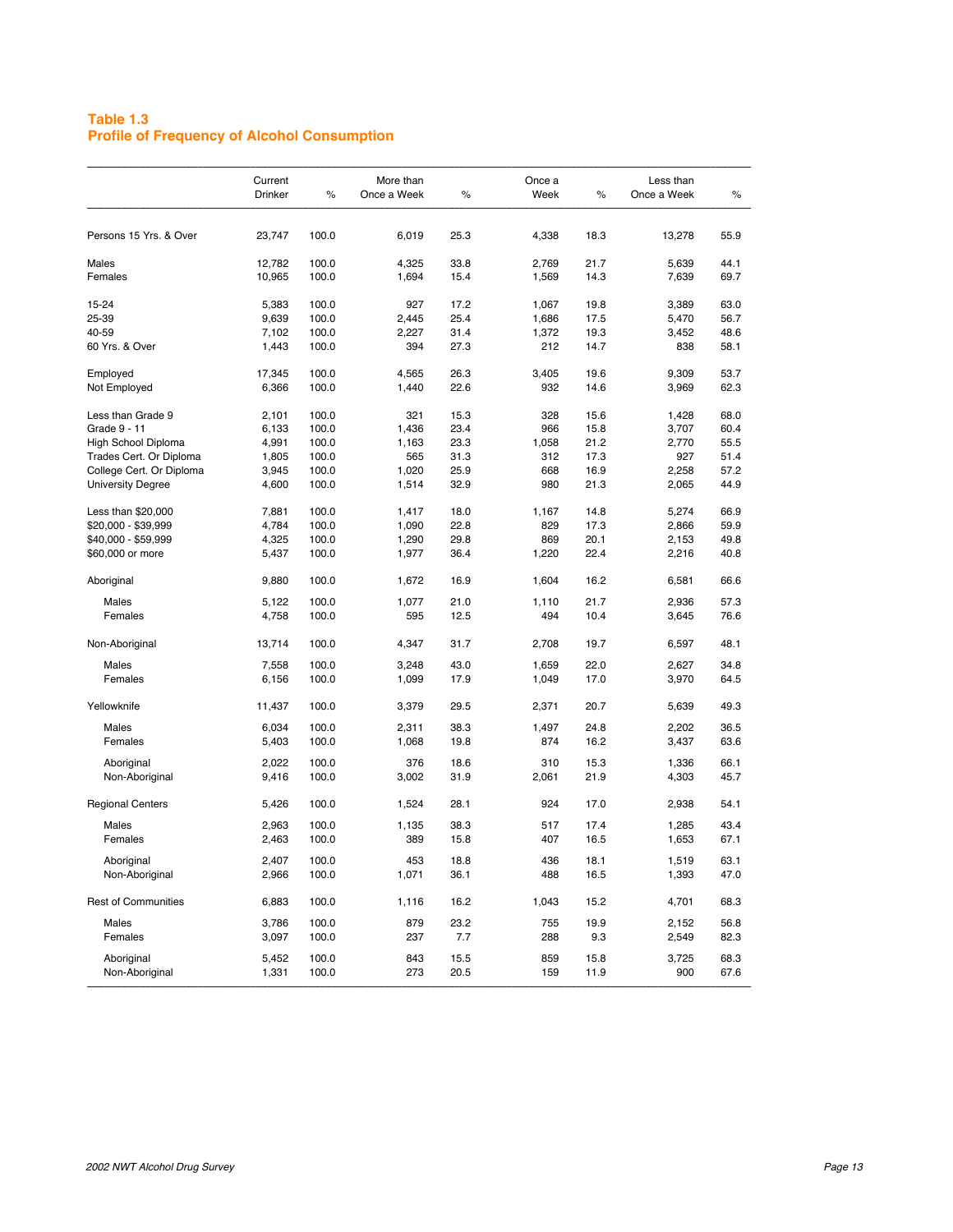## **Table 1.4 Profile of Marijuana Use**

|                            |        |       | Ever   |      | Used in        |      |  |  |
|----------------------------|--------|-------|--------|------|----------------|------|--|--|
|                            | Total  | $\%$  | Used   | $\%$ | Past 12 Months | $\%$ |  |  |
| Persons 15 Yrs. & Over     | 30,431 | 100.0 | 16,962 | 55.7 | 6,214          | 20.4 |  |  |
| Males                      | 15,892 | 100.0 | 9,485  | 59.7 | 3,929          | 24.7 |  |  |
| Females                    | 14,539 | 100.0 | 7,477  | 51.4 | 2,285          | 15.7 |  |  |
| 15-24                      | 6,413  | 100.0 | 4,291  | 66.9 | 2,864          | 44.7 |  |  |
| 25-39                      | 11,466 | 100.0 | 7,403  | 64.6 | 2,263          | 19.7 |  |  |
| 40-59                      | 9,602  | 100.0 | 5,064  | 52.7 | 1,068          | 11.1 |  |  |
| 60 Yrs. & Over             | 2,743  | 100.0 | 153    | 5.6  | 20             | 0.7  |  |  |
| Employed                   | 21,371 | 100.0 | 12,396 | 58.0 | 3,547          | 16.6 |  |  |
| Not Employed               | 9,023  | 100.0 | 4,566  | 50.6 | 2,667          | 29.6 |  |  |
| Less than Grade 9          | 3,542  | 100.0 | 1,091  | 30.8 | 546            | 15.4 |  |  |
| Grade 9 - 11               | 7,843  | 100.0 | 5,021  | 64.0 | 2,962          | 37.8 |  |  |
| High School Diploma        | 6,147  | 100.0 | 3,490  | 56.8 | 1,236          | 20.1 |  |  |
| Trades Cert. Or Diploma    | 2,258  | 100.0 | 1,447  | 64.1 | 285            | 12.6 |  |  |
| College Cert. Or Diploma   | 4,867  | 100.0 | 2,873  | 59.0 | 667            | 13.7 |  |  |
| <b>University Degree</b>   | 5,455  | 100.0 | 3,039  | 55.7 | 518            | 9.5  |  |  |
| Less than \$20,000         | 11,054 | 100.0 | 6250   | 56.5 | 3708           | 33.5 |  |  |
| \$20,000 - \$39,999        | 5,838  | 100.0 | 3236   | 55.4 | 1062           | 18.2 |  |  |
| \$40,000 - \$59,999        | 5,257  | 100.0 | 2885   | 54.9 | 690            | 13.1 |  |  |
| \$60,000 or more           | 6,594  | 100.0 | 3988   | 60.5 | 464            | 7.0  |  |  |
| Aboriginal                 | 14,037 | 100.0 | 8094   | 57.7 | 4212           | 30.0 |  |  |
| Males                      | 7,013  | 100.0 | 4,318  | 61.6 | 2,644          | 37.7 |  |  |
| Females                    | 7,024  | 100.0 | 3,776  | 53.8 | 1,568          | 22.3 |  |  |
| Non-Aboriginal             | 16,087 | 100.0 | 8,841  | 55.0 | 2,002          | 12.4 |  |  |
| Males                      | 8,698  | 100.0 | 5,166  | 59.4 | 1,285          | 14.8 |  |  |
| Females                    | 7,389  | 100.0 | 3,675  | 49.7 | 717            | 9.7  |  |  |
| Yellowknife                | 13,355 | 100.0 | 7602   | 56.9 | 1861           | 13.9 |  |  |
| Males                      | 6,913  | 100.0 | 4,317  | 62.4 | 1,132          | 16.4 |  |  |
| Females                    | 6,442  | 100.0 | 3,285  | 51.0 | 729            | 11.3 |  |  |
| Aboriginal                 | 2,659  | 100.0 | 1,712  | 64.4 | 630            | 23.7 |  |  |
| Non-Aboriginal             | 10,671 | 100.0 | 5,891  | 55.2 | 1,231          | 11.5 |  |  |
| <b>Regional Centers</b>    | 7,335  | 100.0 | 3,734  | 50.9 | 1,248          | 17.0 |  |  |
| Males                      | 3,863  | 100.0 | 2,067  | 53.5 | 759            | 19.6 |  |  |
| Females                    | 3,472  | 100.0 | 1,667  | 48.0 | 489            | 14.1 |  |  |
| Aboriginal                 | 3,467  | 100.0 | 1,905  | 54.9 | 792            | 22.8 |  |  |
| Non-Aboriginal             | 3,737  | 100.0 | 1,829  | 48.9 | 456            | 12.2 |  |  |
| <b>Rest of Communities</b> | 9,739  | 100.0 | 5,624  | 57.7 | 3,105          | 31.9 |  |  |
| Males                      | 5,115  | 100.0 | 3,100  | 60.6 | 2,038          | 39.8 |  |  |
| Females                    | 4,624  | 100.0 | 2,524  | 54.6 | 1,067          | 23.1 |  |  |
| Aboriginal                 | 7,912  | 100.0 | 4,477  | 56.6 | 2,789          | 35.3 |  |  |
| Non-Aboriginal             | 1,677  | 100.0 | 1,122  | 66.9 | 316            | 18.8 |  |  |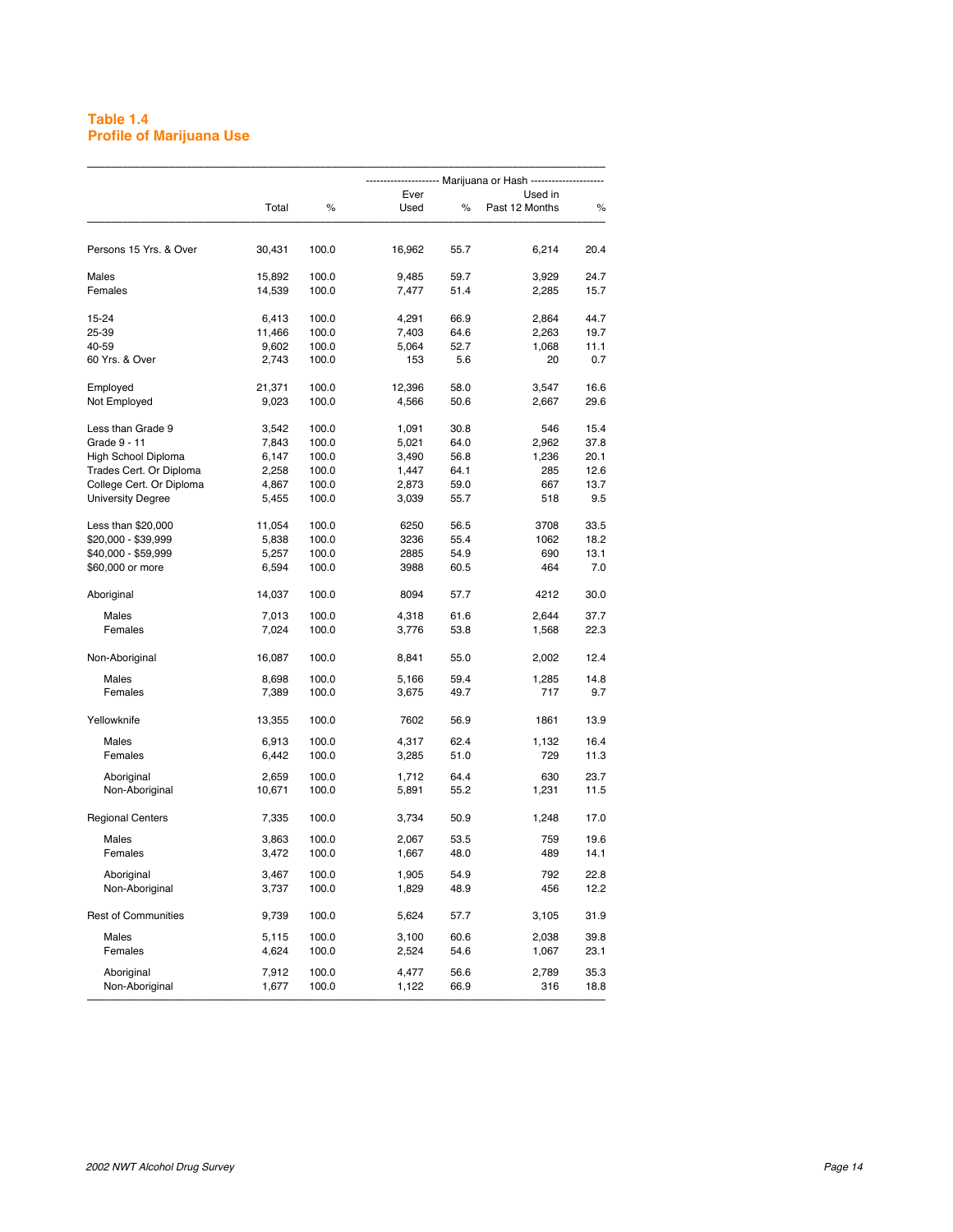## **Table 1.5 Profile of Cigarette Smokers**

| Persons 15 Yrs. & Over<br>Males | 30,431         |                |                |              |              |              |              |              |
|---------------------------------|----------------|----------------|----------------|--------------|--------------|--------------|--------------|--------------|
|                                 |                | 100.0          | 13,894         | 45.7         | 6,302        | 20.7         | 10,236       | 33.6         |
|                                 | 15,892         | 100.0          | 7,342          | 46.2         | 3,377        | 21.2         | 5,174        | 32.6         |
| Females                         | 14,539         | 100.0          | 6,552          | 45.1         | 2,925        | 20.1         | 5,062        | 34.8         |
|                                 |                |                |                |              |              |              |              |              |
| 15-24                           | 6,413          | 100.0          | 3,831          | 59.7         | 456          | 7.1          | 2,126        | 33.2         |
| 25-39                           | 11,466         | 100.0          | 5,349          | 46.7         | 1,911        | 16.7         | 4,207        | 36.7         |
| 40-59                           | 9,602          | 100.0          | 3,732          | 38.9         | 2,941        | 30.6         | 2,929        | 30.5         |
| 60 Yrs. & Over                  | 2,743          | 100.0          | 903            | 32.9         | 943          | 34.4         | 897          | 32.7         |
| Employed                        | 21,371         | 100.0          | 8,811          | 41.2         | 4,767        | 22.3         | 7,792        | 36.5         |
| Not Employed                    | 9,023          | 100.0          | 5,069          | 56.2         | 1,535        | 17.0         | 2,419        | 26.8         |
| Less than Grade 9               | 3,542          | 100.0          | 1,628          | 46.0         | 992          | 28.0         | 921          | 26.0         |
| Grade 9 - 11                    | 7,843          | 100.0          | 4,985          | 63.6         | 1,249        | 15.9         | 1,609        | 20.5         |
| High School Diploma             | 6,147          | 100.0          | 2,803          | 45.6         | 1,137        | 18.5         | 2,207        | 35.9         |
| Trades Cert. Or Diploma         | 2,258          | 100.0          | 1,177          | 52.1         | 545          | 24.1         | 535          | 23.7         |
| College Cert. Or Diploma        | 4,867          | 100.0          | 1,929          | 39.6         | 946          | 19.4         | 1,993        | 40.9         |
| <b>University Degree</b>        | 5,455          | 100.0          | 1,174          | 21.5         | 1,356        | 24.9         | 2,926        | 53.6         |
|                                 |                |                |                |              |              |              |              |              |
| Less than \$20,000              | 11,054         | 100.0          | 6,342          | 57.4         | 1,433        | 13.0         | 3,279        | 29.7         |
| \$20,000 - \$39,999             | 5,838          | 100.0          | 2,761          | 47.3         | 1,304        | 22.3         | 1,772        | 30.4         |
| \$40,000 - \$59,999             | 5,257          | 100.0          | 2,178          | 41.4         | 1,377        | 26.2         | 1,702        | 32.4         |
| \$60,000 or more                | 6,594          | 100.0          | 1,827          | 27.7         | 1,841        | 27.9         | 2,925        | 44.4         |
| Aboriginal                      | 14,037         | 100.0          | 8,504          | 60.6         | 2,549        | 18.2         | 2,985        | 21.3         |
| Males                           | 7,013          | 100.0          | 4,383          | 62.5         | 1,210        | 17.3         | 1,421        | 20.3         |
| Females                         | 7,024          | 100.0          | 4,121          | 58.7         | 1,339        | 19.1         | 1,564        | 22.3         |
| Non-Aboriginal                  | 16,087         | 100.0          | 5,213          | 32.4         | 3,674        | 22.8         | 7,199        | 44.8         |
| Males                           | 8,698          | 100.0          | 2,858          | 32.9         | 2,114        | 24.3         | 3,727        | 42.8         |
|                                 |                | 100.0          |                |              |              |              |              | 47.0         |
| Females                         | 7,389          |                | 2,355          | 31.9         | 1,560        | 21.1         | 3,472        |              |
| Yellowknife                     | 13,355         | 100.0          | 4,668          | 35.0         | 2,941        | 22.0         | 5,748        | 43.0         |
| Males                           | 6,913          | 100.0          | 2,442          | 35.3         | 1,447        | 20.9         | 3,025        | 43.8         |
| Females                         | 6,442          | 100.0          | 2,226          | 34.6         | 1,494        | 23.2         | 2,723        | 42.3         |
| Aboriginal                      | 2,659          | 100.0          | 1,356          | 51.0         | 576          | 21.7         | 728          | 27.4         |
| Non-Aboriginal                  | 10,671         | 100.0          | 3,310          | 31.0         | 2,340        | 21.9         | 5,020        | 47.0         |
| <b>Regional Centers</b>         | 7,335          | 100.0          | 3,225          | 44.0         | 1,722        | 23.5         | 2,388        | 32.6         |
| Males                           | 3,863          | 100.0          | 1,547          | 40.0         | 1,128        | 29.2         | 1,188        | 30.8         |
| Females                         | 3,472          | 100.0          | 1,678          | 48.3         | 594          | 17.1         | 1,200        | 34.6         |
|                                 |                |                |                |              |              |              |              |              |
| Aboriginal<br>Non-Aboriginal    | 3,467<br>3,737 | 100.0<br>100.0 | 2,003<br>1,197 | 57.8<br>32.0 | 618<br>1,051 | 17.8<br>28.1 | 847<br>1,489 | 24.4<br>39.8 |
| <b>Rest of Communities</b>      | 9,739          | 100.0          | 6,001          | 61.6         | 1,639        | 16.8         | 2,100        | 21.6         |
| Males                           | 5,115          | 100.0          | 3,353          | 65.6         | 802          | 15.7         | 961          | 18.8         |
| Females                         | 4,624          | 100.0          | 2,648          | 57.3         | 837          | 18.1         | 1,139        | 24.6         |
| Aboriginal                      | 7,912          | 100.0          | 5,145          | 65.0         | 1,356        | 17.1         | 1,410        | 17.8         |
| Non-Aboriginal                  | 1,677          | 100.0          | 705            | 42.0         | 283          | 16.9         | 689          | 41.1         |